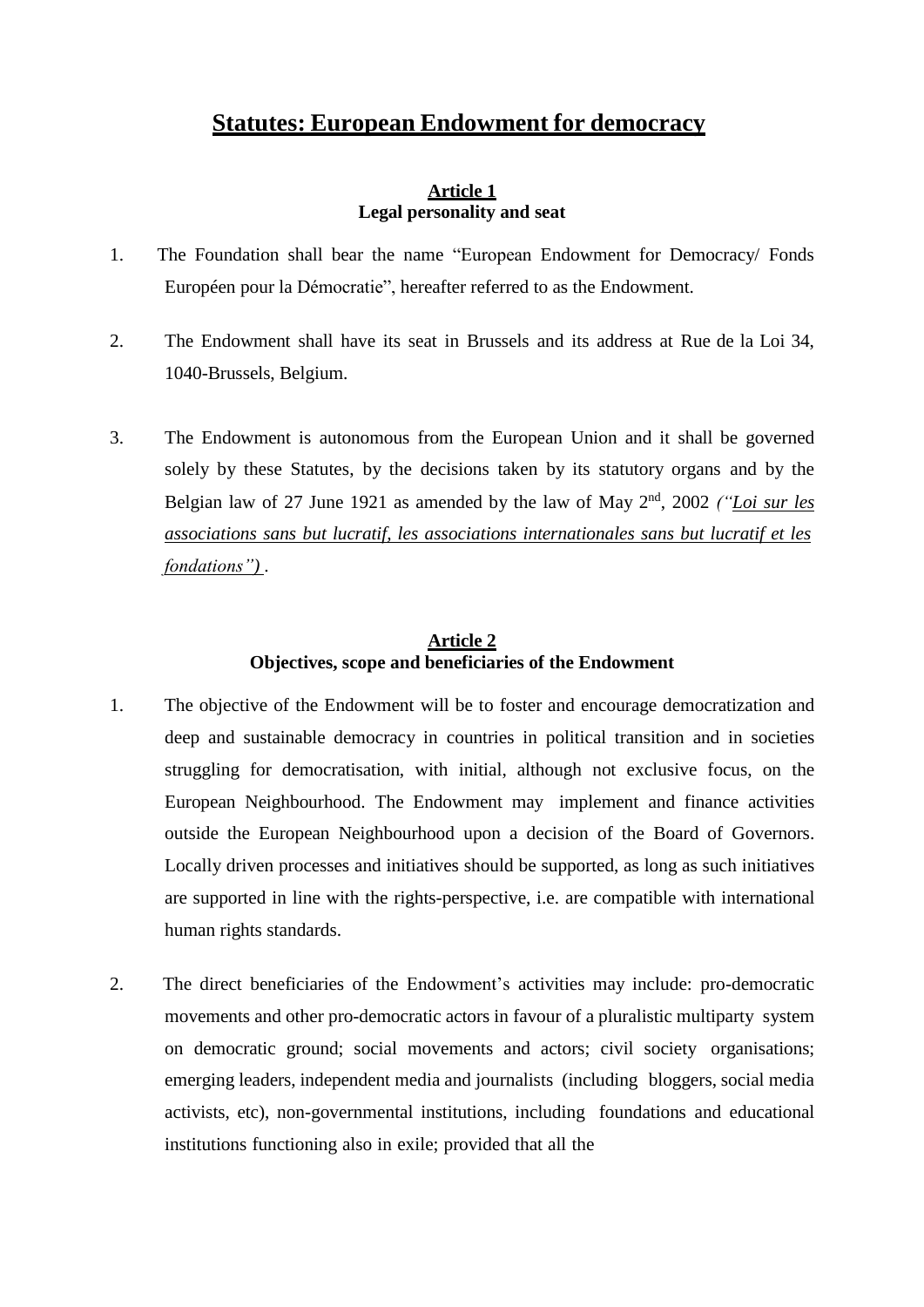beneficiaries adhere to core democratic values, respect international human rights standards and subscribe to principles of non-violence.

- 3. All the activities of the Endowment shall be carried out on a non-for-profit basis and they shall be implemented in a spirit of transparency, pluralism and in a non-partisan manner.
- 4. In order to meet the Endowment's objectives and to achieve tangible results of its work, all Member States, in a spirit of solidarity and commitment, will consider providing sufficient funding to the Endowment's budget, and/or in kind support and/or any other general support subject to each Member State individual decision.

# **Article 3 Type of activities**

1. The Endowment activities may include:

a) financial support to the activities of civil society organisations and institutions, such as political foundations and networks of foundations, whose objective are in line with Article 2 and which can qualify as implementing partners;

b) direct financial support to beneficiaries, including: project activities, material support, operating costs, visiting fellowships (including through a European invitation programme for young people who have shown interest and commitment in democratisation);

c) a limited number of own activities such as the organisation of seminars, studies, conferences, publications, networking events, training, facilitating of networking between local and/or regional beneficiaries or other; for the implementation of which, the Endowment's analytical capability will take into account the existing body of knowledge from think tanks, academic institutions, international organisations, experts and any other relevant stakeholder.

2. The Endowment shall deliver its activities in the most flexible and effective manner reflecting the situation, the operating environment and the needs of its beneficiaries.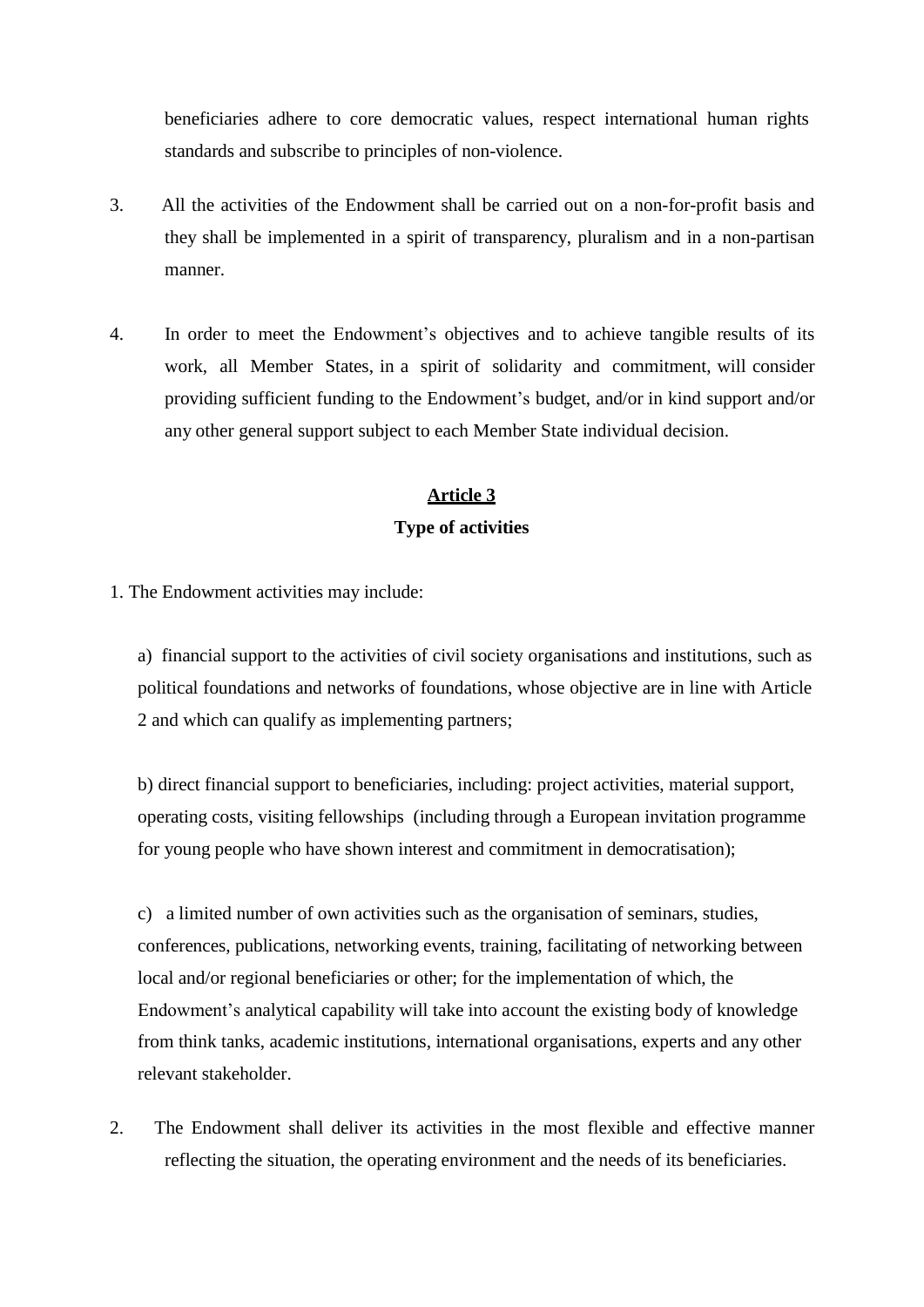- 3. For the delivery of its activities, the Endowment shall take all efforts to avoid duplication and ensure coherence, synergy, complementarity and added-value with the activities carried out under EU financing instruments, in particular the European Instrument for Democracy and Human Rights, the Instrument for Stability, the European Neighbourhood Partnership Instrument, the Development Cooperation Instrument including the Non-State Actors and Local Authorities thematic programme, as well as with Member States bilateral instruments. Cooperation with relevant international civil society and inter-governmental organisations and network will be explored.
- 4. Evaluation of the Endowment and its activities by an independent third party shall be ensured at least every five years. As part of the Annual Workplan, the EED Secretariat will conduct thematic or geographic internal evaluations.
- 5. The Endowment shall engage into regular consultations with relevant EU institutions and other actors, i.a. civil society organisations, political foundations, potential beneficiaries, international organizations, as appropriate in order to ensure coherence, synergy, complementarity and added-value of its activities at all times
- 6. The Endowment shall also take into account the activities carried out by other international organizations, such as the Council of Europe, the OSCE, International IDEA and the United Nations.

#### **CHAPTER II STRUCTURE AND FUNCTIONING**

#### **Article 4 Organisation of the Endowment**

1. The Endowment shall have a Board of Governors and an Executive Committee.

2. The organs of the Endowment will be organised in the most cost-effective manner so as to ensure a low level of administrative expense for the Endowment.

#### **Article 5 The Board of Governors ("Conseil d'Administration")**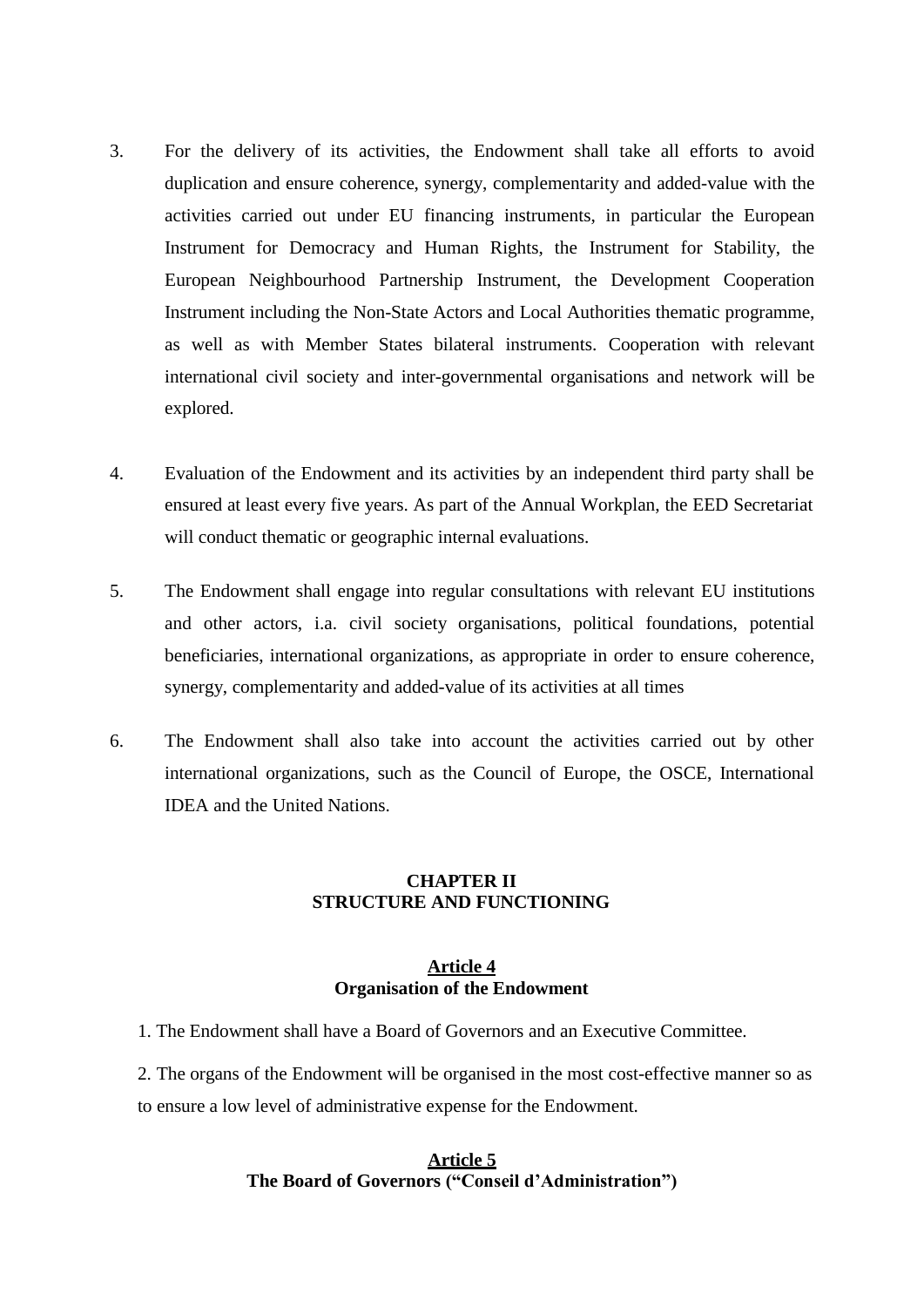- 1. The Board of Governors shall be composed of:
	- 1) a representative from each Ministry of Foreign Affairs of the Member States of the European Union
	- 2) a member designated by the European Commission
	- 3) a representative of the High Representative for the Union for Foreign Affairs and Security Policy
	- 4) up to 9 representatives of the European Parliament
	- 5) up to 3 persons selected from among persons with major experience in the field of democracy support and/or democratic transition, in particular reflecting the geographical focus of the Endowment's work.
- 2. The Chairperson of the Board shall be elected from amongst its members on a rotating basis for a mandate of three years with a possibility for renewal once.
- 3. The Board shall meet at least twice a year and whenever needed and shall be convened by its chairperson or upon a motion by at least one third of its members. The first meeting of the Board upon the establishment of the Endowment shall be convened by the representative of the High Representative until the Chair of the Board is elected.
- 4. The Board of Governors shall take decisions by two thirds majority vote of its members. Each member of the Board of Governors has one vote. For the change of statutes, decisions will be taken by unanimity. The Board shall keep a record of decisions. Absent members of the Board will be informed of all decisions taken. However, any member of the Board unable to attend or to vote may delegate, in writing, another member of the Board to represent him at a meeting of the Board of Governors and vote on his behalf. One member of the Board may receive delegations from only up to two absent members of the Board.
- 5. The designation, appointment and removal of the members of the Board of Directors will be governed by the following rules:
- a) The representatives of the Ministries of Foreign Affairs, of the High Representative and of the European Parliament will be members of the Board on the basis of their public tenure.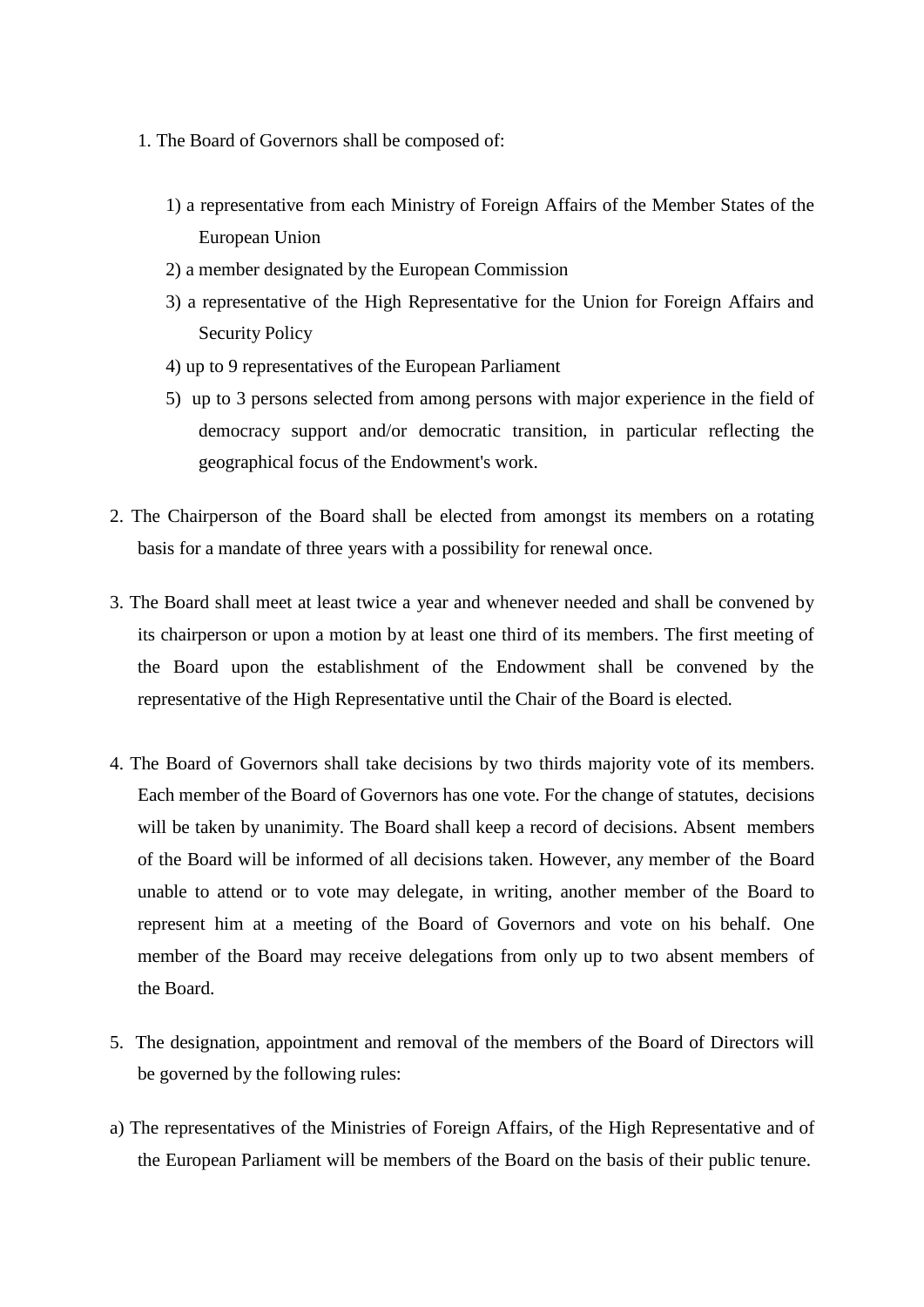They shall remain in their position unless they are removed by the authority that designated them. The Ministries of Foreign Affairs, the High Representative and the European Parliament will inform the Chair of the Board of Governors in writing about any change in the designation of their representatives.

- b) the member of the Board appointed by the European Commission will be appointed in his/her personal capacity and will remain as member as long as he/she is not replaced or removed by the European Commission.
- c) the designation of the members of the Board described in paragraph 1 point 5 shall be based on a proposal by one or several members, referred to in paragraphs a) and b), from among persons having major experience in the field of democracy support and/or democratic transition, in particular reflecting the geographical focus of the Endowment's work. Competence and merit, together with gender and geographical balance shall be taken into account. Each of these Board members shall be appointed for a three year's renewable mandate by a  $2/3<sup>rd</sup>$  majority decision by the Board members referred to in paragraphs a) and b) . The functions of these Board members will come to an end in the event of death, resignation, civil incapacity, being placed under provisional administration or dismissal. The dismissal will require a decision of the Board adopted by a majority of two thirds of its members; the member concerned not taking part in the vote.
- 6. The functioning of the Board will aim at a paperless environment where possible. Use of videoconferencing for meetings will be possible at any time. In case of need, urgency or for expediency reasons, the Board may decide that decisions are taken by written procedure. In this case all members of the Board must agree to this procedure. Written communications by means of telecommunications are possible.
- 7. No remuneration or financial compensation shall be paid by the Endowment to the members of the Board of Governors.

## **Article 6 Functions of the Board of Governors**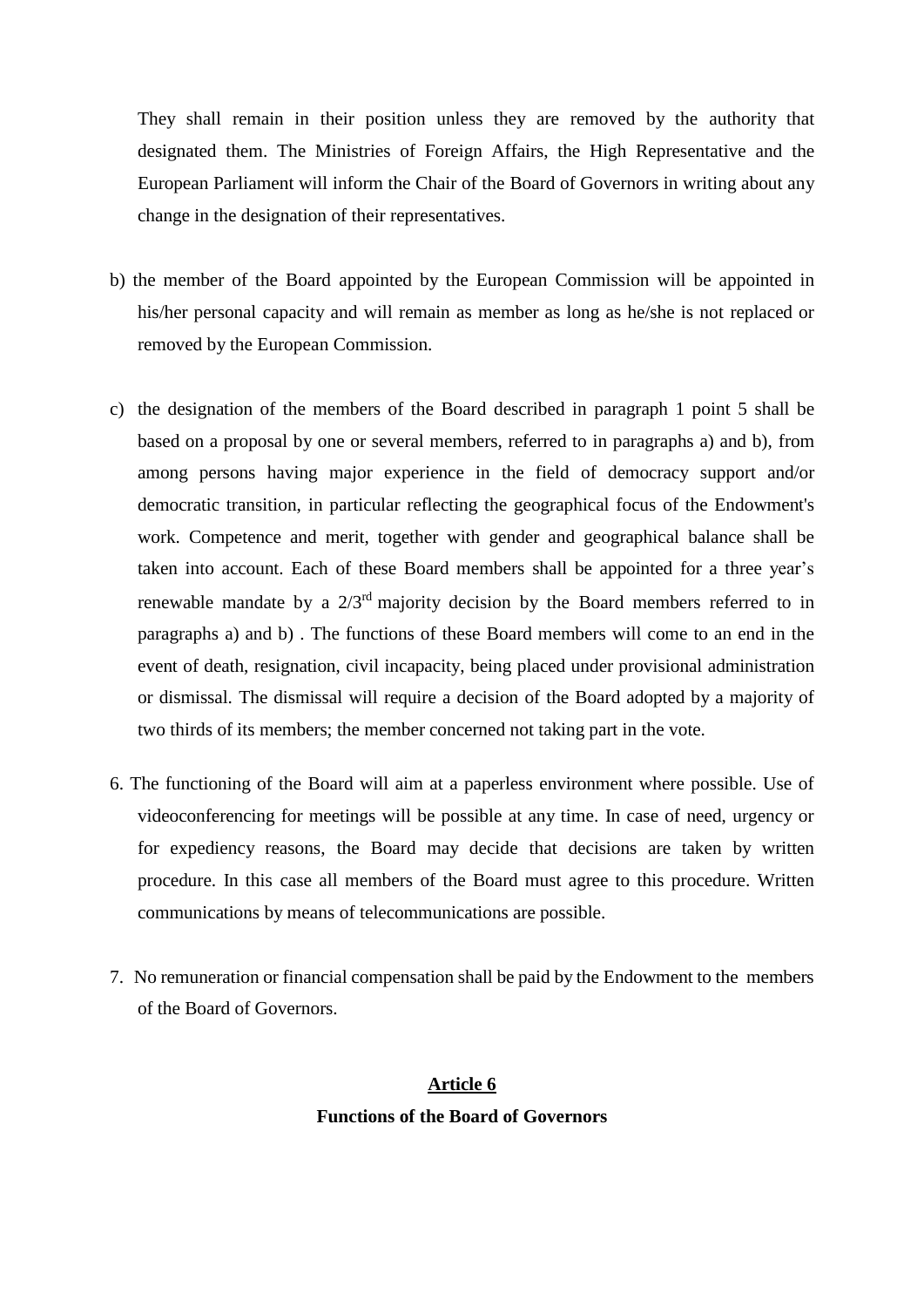- 1. The Board of Governors has the over-all responsibility for the Endowment's operations, finances and shall exercise oversight of the Executive Committee. In particular, the Board shall have the following duties:
- a) Appointing and dismissing the Executive Director and designating the members of the Executive Committee and establishing general rules on the functioning of the Executive Committee;
- b) Approving *and amending* the procedural rules for the Endowment's funds and the rules for the monitoring and auditing of the Endowment's activities and finances as proposed by the Executive Committee;
- c) Establishing general guidelines for the Endowment's work and its operational priorities, including the thematic and geographic priorities for the allocation of Endowment funds;
- d) Approving workplans, Result-Based Management Systems and financing plans on the basis of draft proposals from the Executive Committee;
- e) Approving the annual budget and the financial statements submitted by the Executive **Committee**
- 2. In the exercise of its supervisory powers, the Board shall take all efforts so that the activities of the Endowment avoid duplication and ensure coherence, synergy, complementarity and added value regarding to the financing instruments of the European Union and its Member States.

#### **Article 7**

#### **The Executive Committee**

- 1. The Executive Committee shall exercise the executive powers related to the functioning of the European Endowment for Democracy including the power to take decisions to commit the Endowment funds. The powers of the Executive Committee shall be exercised in conformity with the general guidelines, orientations and procedures established by the Board of Governor**s.** The Executive Committee shall inform the Board of Governors on its activity on a regular basis, and in particular prior to any meeting of the Board of Governors.
- 2. The Executive Committee shall be composed of the following 7 persons: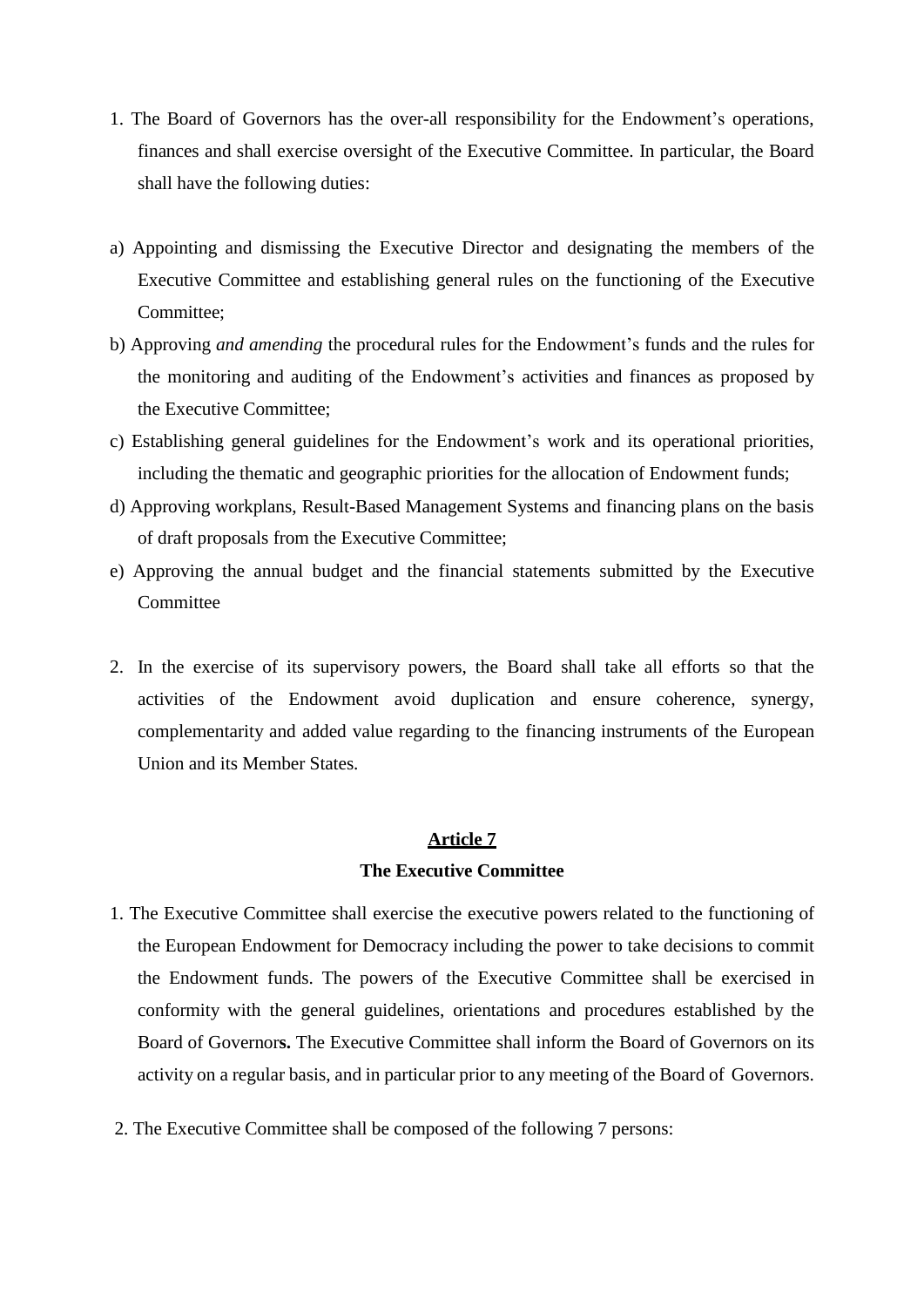- 1) One Board member designated by the European Parliament;
- 2) Two Board members designated by all the Member States;
- 3) the three Board members selected among persons with major experience in the field of democracy support and/or democratic transition;
- 4) The Executive Director.
- 3. The Board of Governors will establish the procedure for the selection of the Chair who shall be a Board member.
- 4. Executive Committee members shall have a three years' mandate with the possibility of renewal by the Board of Governors with the exception of the Executive Director whose mandate will expire according to his employment contract.
- 5. The regular meetings of the Executive Committee shall be convened by the Executive Committee's Chair or by Executive Director, in agreement with the Committee's Chair, at least once every two months. The Committee's Chair or the Executive Director, in agreement with the Chair, shall also have the authority to convene Executive Committee meetings on short notice, when required, and to use all technical means to ensure swift decisions, such as video conferences, conference calls or written telecommunications.
- 6. The Executive Committee shall prepare all relevant reports, workplans, financing plans, budget as required by the Board of Governors. The Executive Committee shall submit an annual report on its activity to the Board of Governors.
- 7. At least once a year, the Executive Committee shall conduct **a** consultation process with EU institutions, civil society, political foundations and others as appropriate, following the guidelines adopted by the Board of Governors.
- 8. With the exception of the Executive Director who shall have an employment contract, the members of the Executive Committee shall only be paid reimbursement of costs related to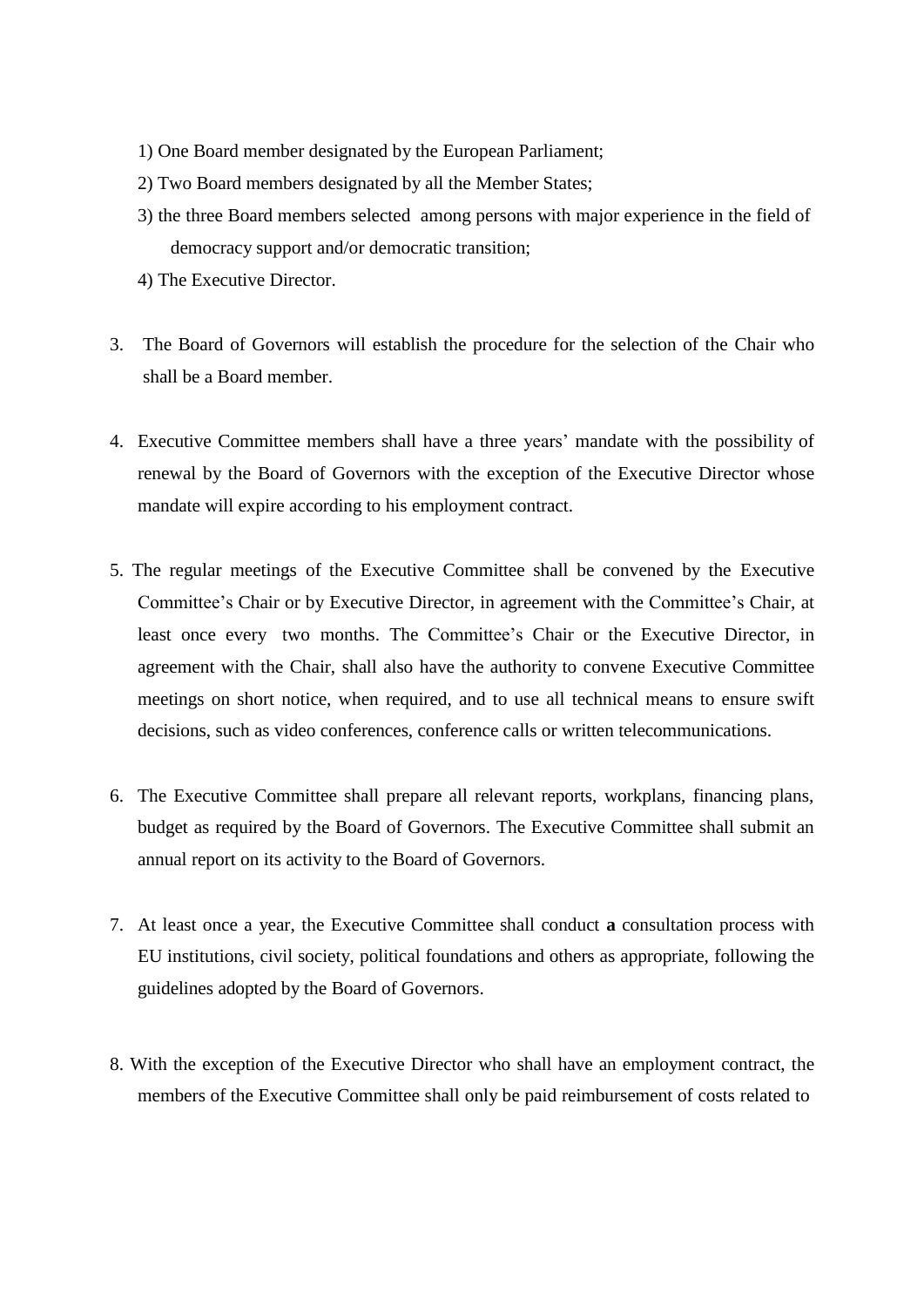the participation in the Committee meetings as well as "*indemnité*<sup>1</sup> " approved by the Board of Governors.

## **Article 8 The Executive Director**

- 1. The Executive Director is a member of the Executive Committee. He/she will be recruited by the Board of Governors.
- 2. The Executive Director shall manage the Secretariat of the Endowment He/she shall ensure the preparation of all relevant decisions, reports or other to be adopted by the Executive Committee.
- 3. The Executive Director may assume any powers and functions delegated to him/her by the Board of Governors and the Executive Committee in order to ensure the most efficient and expedient functioning of the Endowment.
- 4. The Executive Director will present the annual report to the Committee of Foreign Affairs in the European Parliament and to the Political and Security Committee of the Council and other Council bodies as appropriate.

## **Article 9 The Secretariat**

- 1. The Secretariat of the Endowment shall assist the Executive Director in the day-to-day operation of the Endowment.
- 2. The Secretariat shall be composed of the staff of the Endowment recruited by the Executive Director, on the broadest possible geographical basis following a transparent and open selection process. The Secretariat will be organised in the most cost-effective manner so as to ensure the lowest possible level of administrative expense for the Endowment. To this end, the Board of Governors will establish a maximum percentage of the Endowment's funds for administrative costs or a maximum ratio of staff in relation to the funds managed by the Endowment.

<sup>&</sup>lt;sup>1</sup> Terme à utiliser en français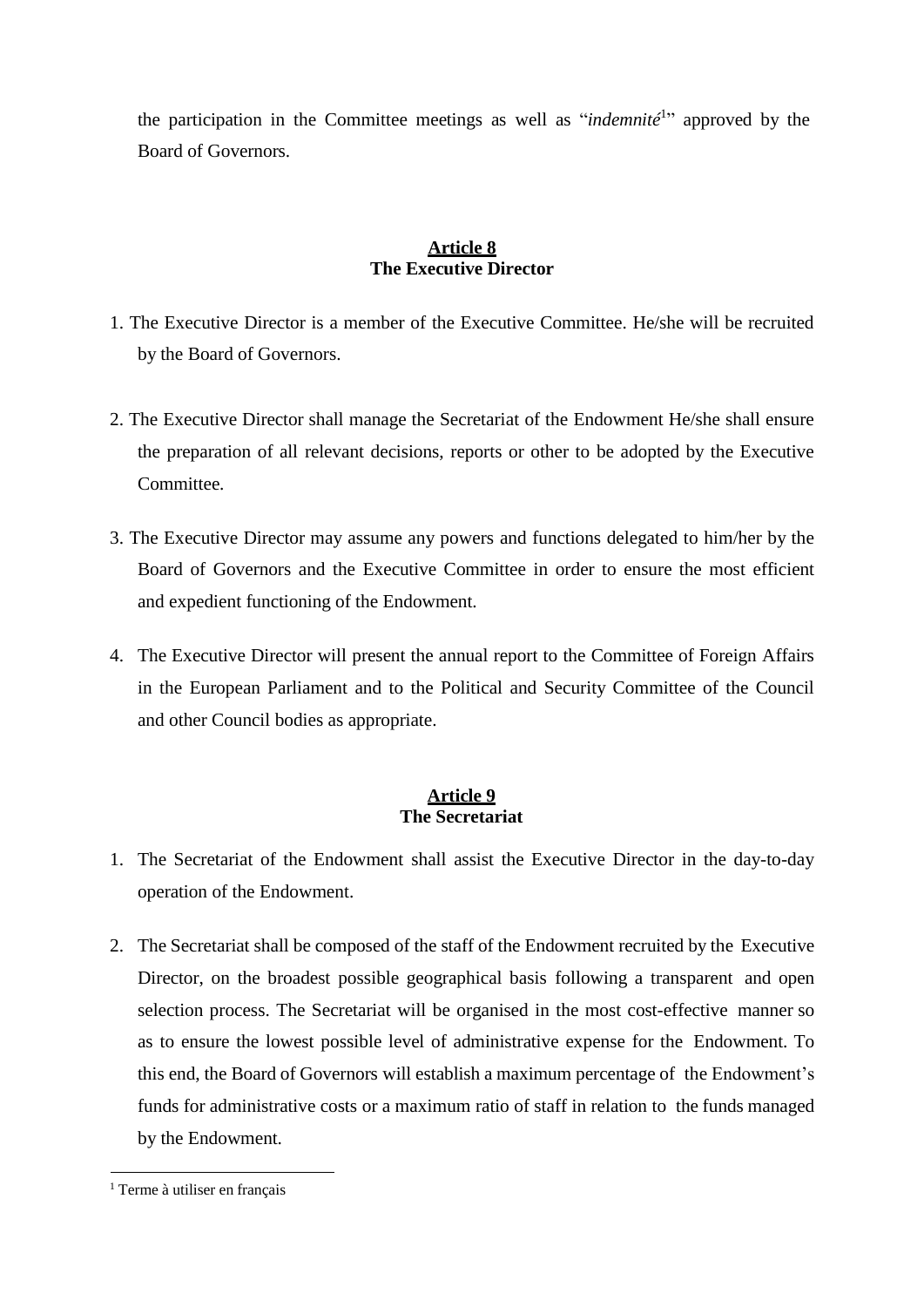# **CHAPTER III BUDGET AND FINANCIAL PROVISIONS**

## **Article 10 Budget and budget procedures**

- 1. The budget of the Endowment shall be funded by:
- (a) The Endowment's own funds originating from voluntary contributions from the Member States of the European Union;
- (b) The Endowment's resources, if any, originating from its activities without prejudice to its non-profit status;
- (c) Donations from third parties, public or private, provided these have been approved by the Board of Governors based on a proposal by the Executive Committee;
- (d) grants or other financial support received.
- 2. All funds that are deposited in the Endowment bank accounts shall be disbursed from the accounts by the Executive Director or his designee in accordance with procedures approved by the Board of Governors. The Endowment's funds shall be managed in conformity with the principles of sound financial management, including effective segregation of the duties of authorising officer and accounting officer or the equivalent functions.
- 3. The Endowment may apply for EU funds. Any funds received from the EU will be delivered in full conformity with the EU financial rules, including EU communication guidelines to ensure visibility of EU support without prejudice to confidentiality for security reasons, and administered by staff trained in application of the Financial Regulation relevant to the EU budget and will be scrutinized and monitored by the budgetary authority.
- 4. The financial year for the Endowment shall be the calendar year.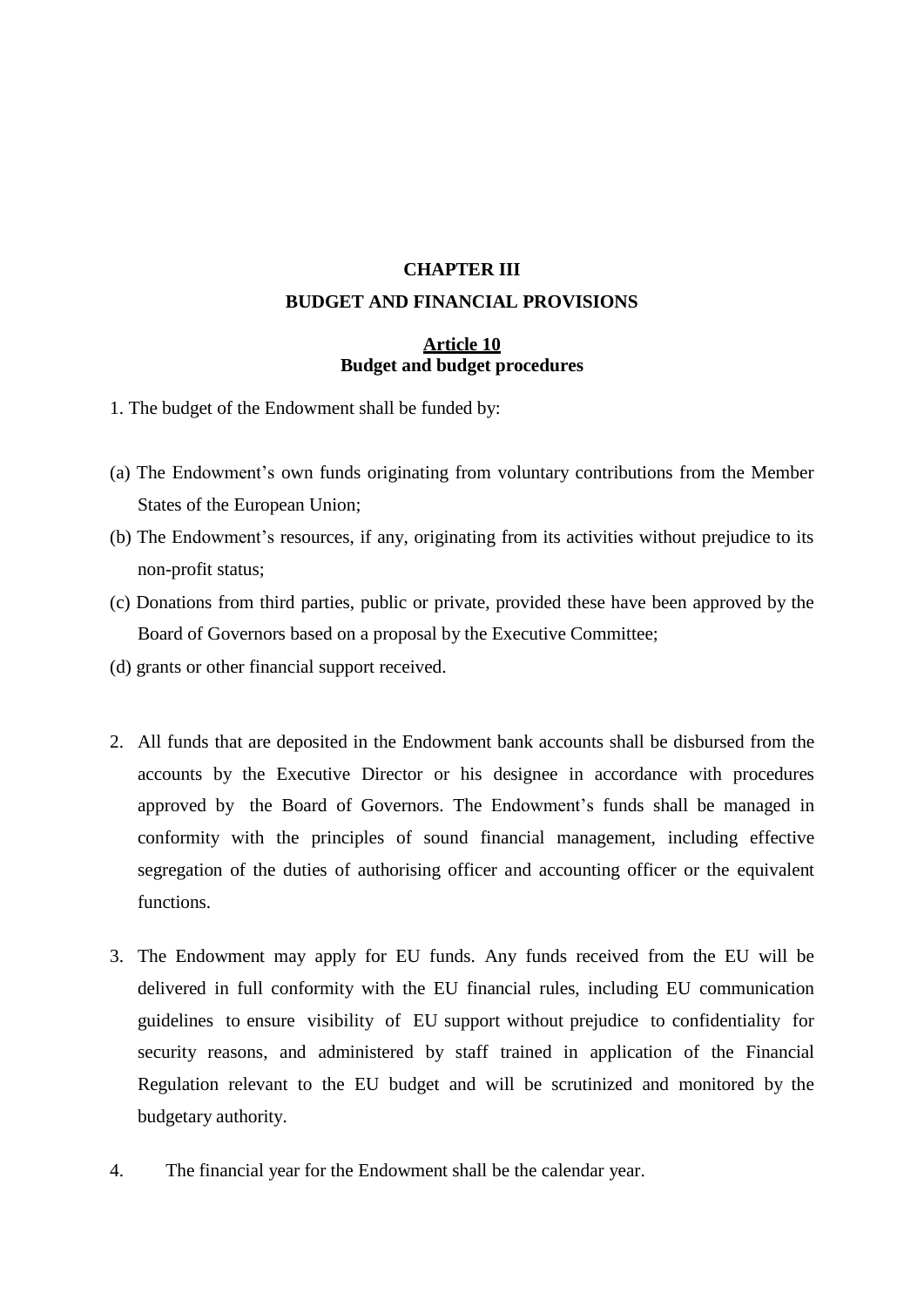#### **Article 11 Audit of the Endowment's activity**

The legality and regularity of the Endowment's income and expenditure shall be audited by an independent auditor without prejudice to the competence of the European Court of Auditors related to EU funds. The audit report shall be attached to the Endowment's annual report.

## **CHAPTER IV FINAL PROVISIONS**

## **Article 12 Conflict of interests**

1. If a member of the Board has, directly or indirectly, a personal conflict of interests in a subject matter submitted for decision to the Board, he/she will inform the Board before the deliberation and the vote and he/she shall not participate in the vote.

2. Rules of procedure for the functioning of the Executive Committee and the Secretariat will include provisions to prevent conflict of interests by its members and staff.

#### **Article 13 Legal Representation of the Foundation**

1. The Chairperson of the Board of Governors will represent the Endowment for any legal action or representation corresponding to the competences of the Board without prejudice to any delegation of powers approved by the Board.

2. The chairperson of the Executive Committee will represent the Endowment for any legal action or representation that is the competence of the Executive Committee without prejudice to any delegation of powers approved by the Committee.

#### **Article 14 Dissolution of the Foundation**